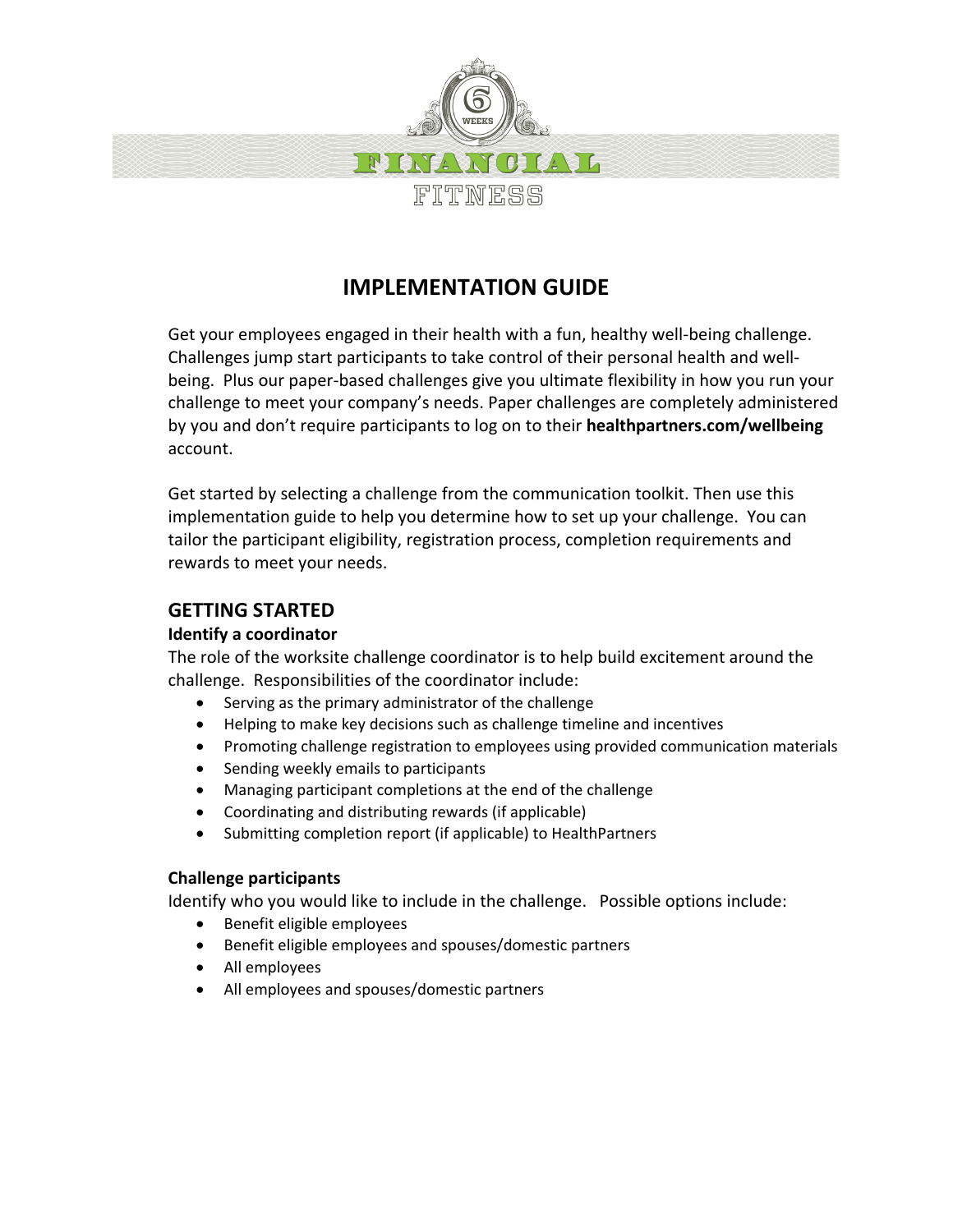

#### **Rewards**

Rewards are a big component in driving participation and completion. Make the incentive meaningful to your employees. Distributing awards based on completion is recommended rather than determining a winner. Having rewards based on the person that gets the most minutes of activity or loses the most weight may discourage employees from participating.

Here are a few ways to administer rewards:

- All individual participants who complete the challenge receive a reward
- All individuals who complete the challenge are entered into a drawing for a larger reward
- Many of the challenges could also be used as an awareness or educational campaign, without rewards

If you plan to offer your challenge as a program offering for your well-being incentive, contact your Health Management Consultant or Account Project Manager at least 2 weeks before you start your challenge to ensure you are set-up for incentive administration.

## **ADMINISTRATION**

Once you have identified a challenge coordinator and other getting started details, it's time to think about how you will administer the challenge. Select the challenge administration option that best fits your company's needs as well as the skills of your challenge coordinator.

#### **Participant registration**

**Option 1: Paper sign-ups** can be easy for participants and the challenge coordinator. If you have multiple locations, use your Wellness Champions or Human Resources contacts to coordinate paper sign-ups at each site. Have them send their paper sign-up sheet to the Challenge Coordinator to condense the registration sheets into a single spreadsheet. A paper sign-up template is available on the challenge tool-kit.

**Option 2: Online sign-ups** are quick and easy for participants, but can have additional costs or administrative time for your coordinator. Here are a few options if you are considering online sign-ups:

• Online survey tools such as Survey Monkey, Zoomerang, or Survey Gizmo can be used to manage your online registration and even tracking completions. Many of these websites do have fees for their use and may require time for the challenge coordinator to learn how to use them effectively.